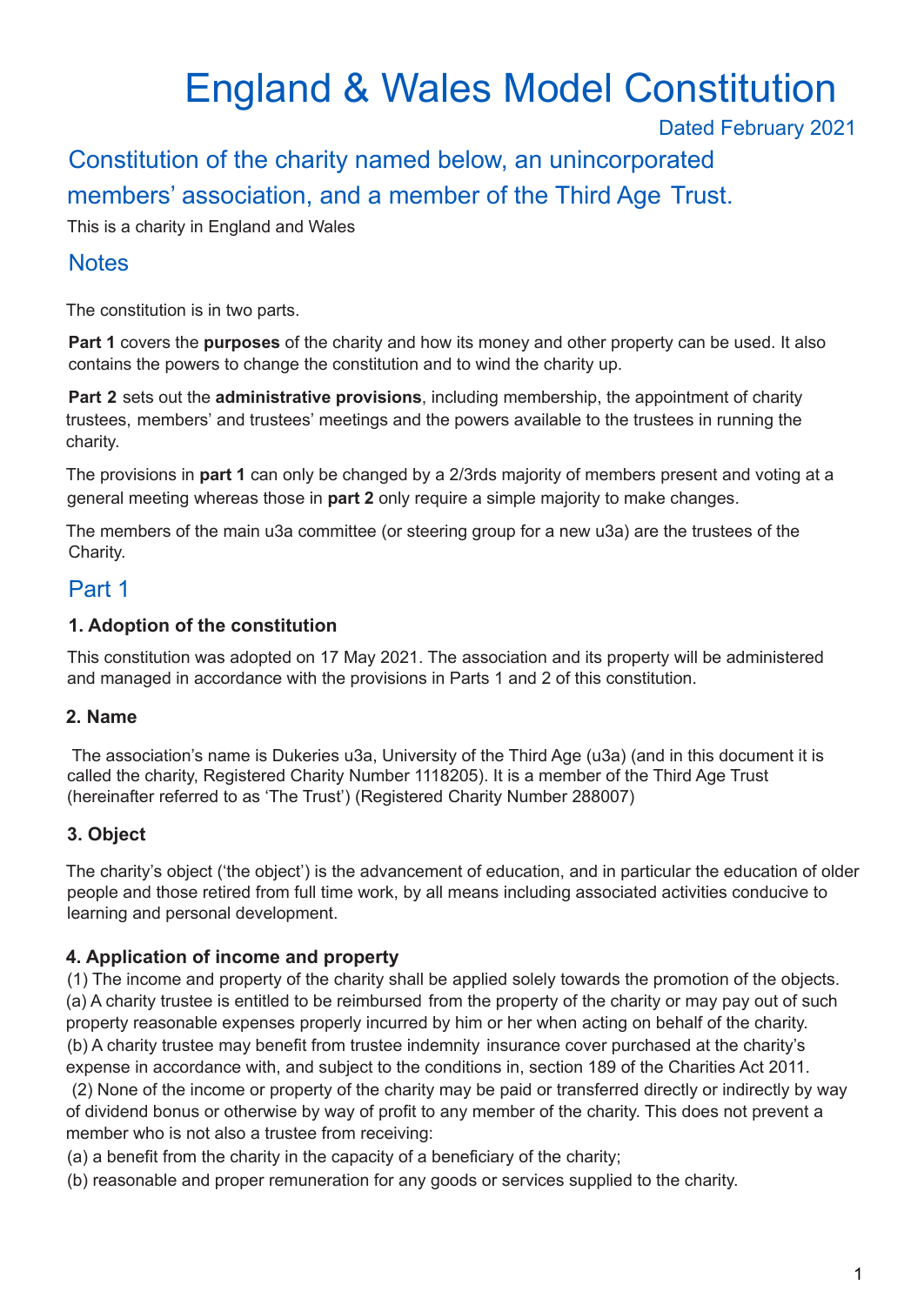## **5. Benefits and payments to charity trustees and connected persons**

(1) General provisions: No charity trustee or connected person may:

(a) buy or receive any goods or services from the charity on terms preferential to those applicable to members of the public;

(b) sell goods, services or any interest in land to the charity;

(c) be employed by, or receive any remuneration from, the charity;

(d) receive any other financial benefit from the charity; unless the payment is permitted by sub-clause (2) of this clause, or authorised by the court or the Charity Commission ('the Commission'). In this clause a 'financial benefit' means a benefit, direct or indirect, which is either money or has a monetary value.

(2) Scope and powers permitting trustees' or connected persons' benefits:

(a) A charity trustee or connected person may receive a benefit from the charity in the capacity of a beneficiary of the charity provided that it is available generally to the beneficiaries of the charity.

(b) A charity trustee or connected person may enter into a contract for the supply of services or of goods that are supplied in connection with the provision of services, to the charity where that is permitted in accordance with, and subject to the conditions in, section 185 of the Charities Act 2011.

(c) A charity trustee or connected person may receive interest on money lent to the charity at a reasonable and proper rate which must be not more than the Bank of England bank rate (also known as the base rate).

(d) A charity trustee or connected person may receive rent for premises let by the trustee or connected person to the charity. The amount of the rent and the other terms of the lease must be reasonable and proper. The charity trustee concerned must withdraw from any meeting at which such a proposal or the rent or other terms of the lease are under discussion.

## **6. Dissolution**

(1) If the members resolve to dissolve the charity the trustees will remain in office as charity trustees and be responsible for winding up the affairs of the charity in accordance with this clause.

(2) The trustees must collect in all the assets of the charity and must pay or make provision for all the liabilities of the charity.

(3) The trustees must apply any remaining property or money:

(a) directly for the object;

(b) by transfer to any other University of the Third Age ('u3a') or u3as or The Trust or charities for purposes the same as, or similar to, the charity

(c) in such other manner as the Charity Commission for England and Wales ('the Commission') may approve in writing in advance.

(4) The members may pass a resolution before or at the same time as the resolution to dissolve the charity specifying the manner in which the trustees are to apply the remaining property or assets of the charity and the trustees must comply with the resolution if it is consistent with paragraphs (a) - (c) inclusive in sub-clause (3) above.

(5) In **no** circumstances shall the net assets of the charity be paid to or distributed among the members of the charity.

(6) The trustees must notify both the Commission and The Trust promptly that the charity has been dissolved. If the trustees are obliged to send the charity's accounts to the Commission for the accounting period which ended before its dissolution, they must send the Commission the charity's final accounts.

(7) The charity cannot continue to include the words or phrase University of the Third Age or u3a or any other similar configuration of words in its title or elsewhere if it ceases to be a member of The Trust.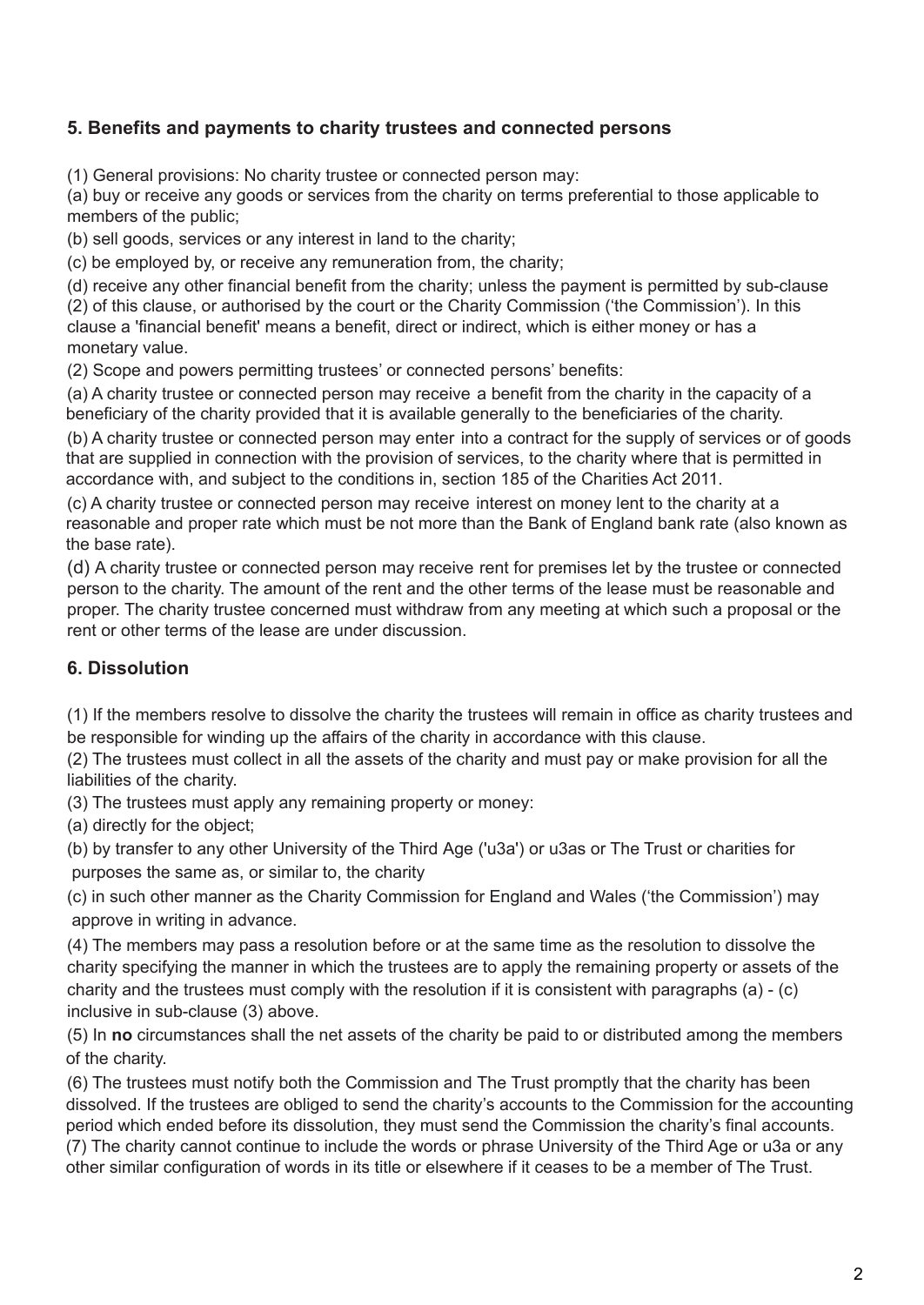# **7. Amendment of constitution**

(1) The charity may amend any provision contained in Part 1 of this constitution provided that:

(a) the prior written consent of The Trust has been obtained;

(b) no amendment may be made that would have the effect of making the charity cease to be a charity at law;

(c) no amendment may be made to alter the object if the change would undermine or work against the previous objects of the charity;

(d) no amendment may be made to clause 3 (Object), 4 (Application of income and property), clause 5 (Benefits and payments to charity trustees and connected persons), clause 6

(Dissolution) or this clause without the prior consent in writing of the Commission and The Trust;

(e) any resolution to amend a provision of Part 1 of this constitution is passed by not less than two thirds of the members present and voting at a general meeting;

(2) Any provision contained in Part 2 of this constitution may be amended, provided

that (a) the prior written consent of The Trust has been obtained,

(b) any such amendment is made by resolution passed by a simple majority of the members present and voting at a general meeting

(c) A copy of any resolution amending this constitution shall be sent to the Commission and to the Trust within twenty-one days of it being passed.

# **8. Membership**

(1) Membership is open to individuals as described in clause 3.

(2)(a) The trustees may only refuse an application for membership if, acting reasonably and properly, they consider it to be in the best interests of the charity to refuse the application.

(b) The trustees must inform the applicant in writing of the reasons for the refusal within twenty-one days of the decision.

(c) The trustees must consider any written representations the applicant may make about the decision. The trustees' decision following any written representations must be notified to the applicant in writing but shall be final.

(3) Membership is not transferable to anyone else.

(4) The trustees must keep a register of names and addresses of the members

## **9. Termination of membership**

Membership is terminated if:

(1) the member dies;

(2) the member resigns by written notice to the charity unless, after the resignation, there would be fewer than two members;

(3) any sum due from the member to the charity is not paid in full within 3 months of it falling due; (4) the member is removed from membership by a resolution of the trustees that it is in the best interests of the charity that his or her membership is terminated. A resolution to remove a member from membership may only be passed if:

(a) annual membership or other fees are unpaid for 3 months after the due date; or (b) by way of expulsion at the end of a disciplinary procedure for breach of any membership condition or for breach of any disciplinary code of the charity and

(c) the appropriate steps have been taken according to the charity's or The Trust's procedures.

(5) Where a person (a) is refused membership of Dukeries u3a for any reason or (b) has had their membership terminated pursuant to 4(b), such person may not attend any activity group or event organised and/or facilitated by Dukeries u3a.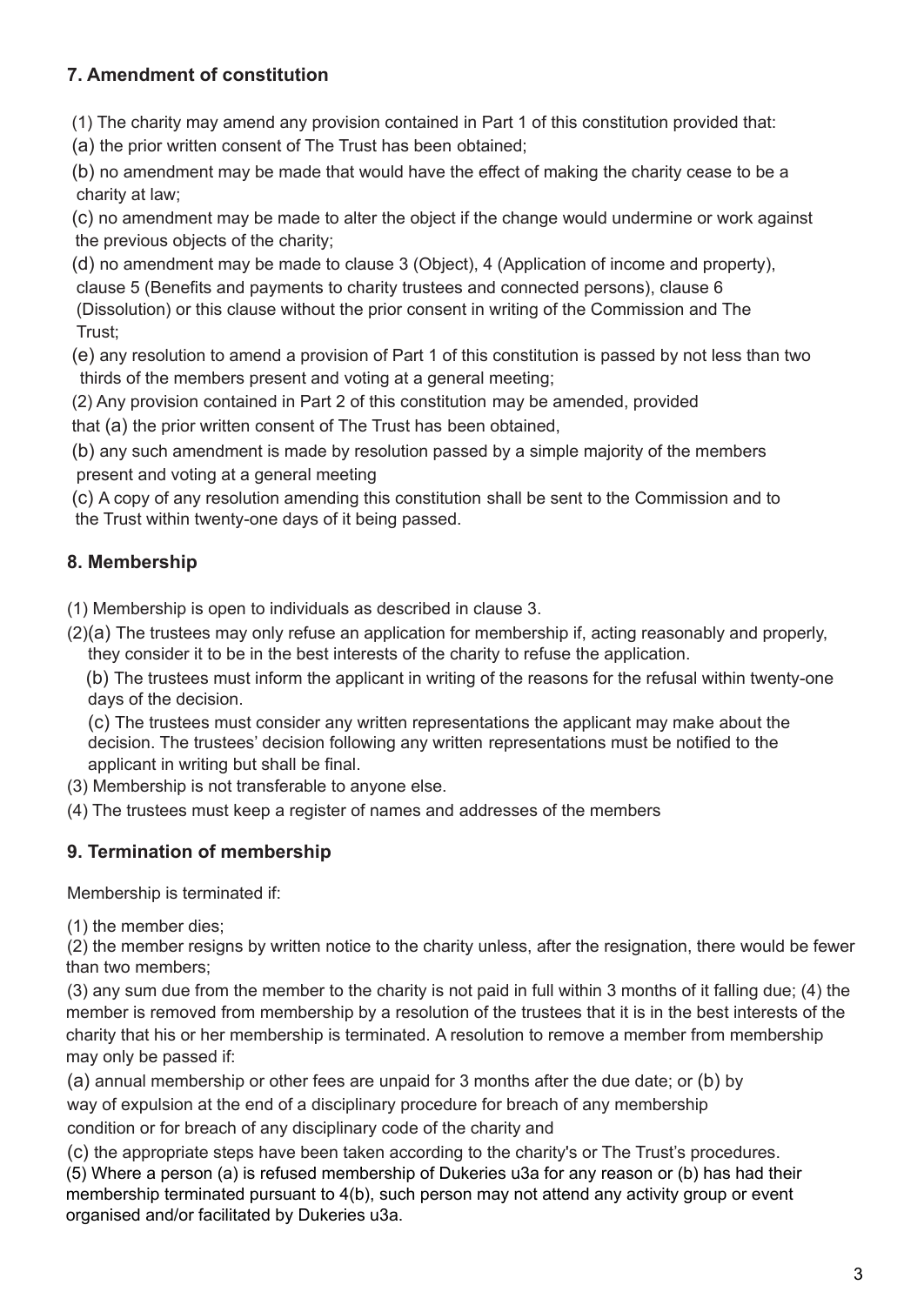# **10. General meetings**

(1) The charity must hold a general meeting within twelve months of the date of the adoption of this constitution, unless this constitution replaces an earlier constitution in which case sub-clause (2) applies. (2) An annual general meeting must be held in each subsequent year and not more than fifteen months may elapse between successive annual general meetings.

#### (3) **Online and hybrid general meetings**

(a) A general meeting (whether an annual general meeting or a special general meeting) may be held in person or by suitable electronic means agreed by the trustees in which each participant may communicate with all the other participants. Where the trustees determine that a general meeting is to be held by electronic means pursuant to this clause 10 (3)(a), such determination shall be set out in the notice of general meeting sent to members, together with details of how a member may participate in such meeting.

(b) Where the committee determines that a general meeting is to be held by electronic means only such determination shall be set out in the notice of general meeting sent to members, along with an explanation of the exceptional circumstances which require the general meeting to be held by electronic means only.

(c) For the purposes of this clause "exceptional circumstances" means circumstances which in the reasonable opinion of the committee render it impossible to hold an effective general meeting in person or by a combination of meeting in person and through electronic means.

(d) Where a general meeting is to be held in person, the trustees may if they deem it appropriate set out a procedure in the notice of meeting which allows members to attend electronically if they so wish, and in such circumstances both members physically present in person and members present by electronic means will be considered present in person and will count towards the quorum for the relevant meeting. (e) If the meeting is to be held solely by electronic means pursuant to clause 10 (3)(a), the place of the meeting shall be deemed to be the charity's registered office address.

(f) Proceedings at a general meeting held by electronic means pursuant to clause 10(3)(a), or a physical meeting at which procedures are put in place to allow members to attend a physical meeting at which procedures are put in place to allow members to attend electronically pursuant to clause 10(3)(a), will not be invalidated due to technical issues which prohibit members from joining such meeting electronically, so long as a sufficient number of members to form a quorum under clause 12(2) is able to join the meeting successfully.

(4) All general meetings other than annual general meetings shall be called special general meetings. (5) The trustees may call a special general meeting at any time.

(6) The trustees must call a special general meeting if requested to do so in writing by at least ten members or one tenth of the membership, whichever is greatest. The request must state the nature of the business that is to be discussed. If the trustees fail to hold the meeting within twenty-eight days of the request, the members may proceed to call a special general meeting but in doing so they must comply with the provisions of this constitution.

#### **11. Notice**

(1) If elections to the committee are required under this constitution, all members must be notified at least 28 clear days ahead of the election that nominations are requested and the closing date for the receipt of such nominations shall be at least 21 clear days after this notice is given.

(2) If a resolution requiring the consent of two thirds of the members will be proposed at the general meeting, then all members must be notified at least 21 clear days ahead of that meeting.

(3) The minimum period of notice required to hold any general meeting of the charity (other than to consider a resolution for which a two-thirds majority of the members is needed) is fourteen clear days from the date on which the notice is deemed to have been given.

(4) A general meeting may be called by shorter notice, if it is so agreed by all the members entitled to attend and vote.

(5) The notice must specify the date, time and place of the meeting and the general nature of the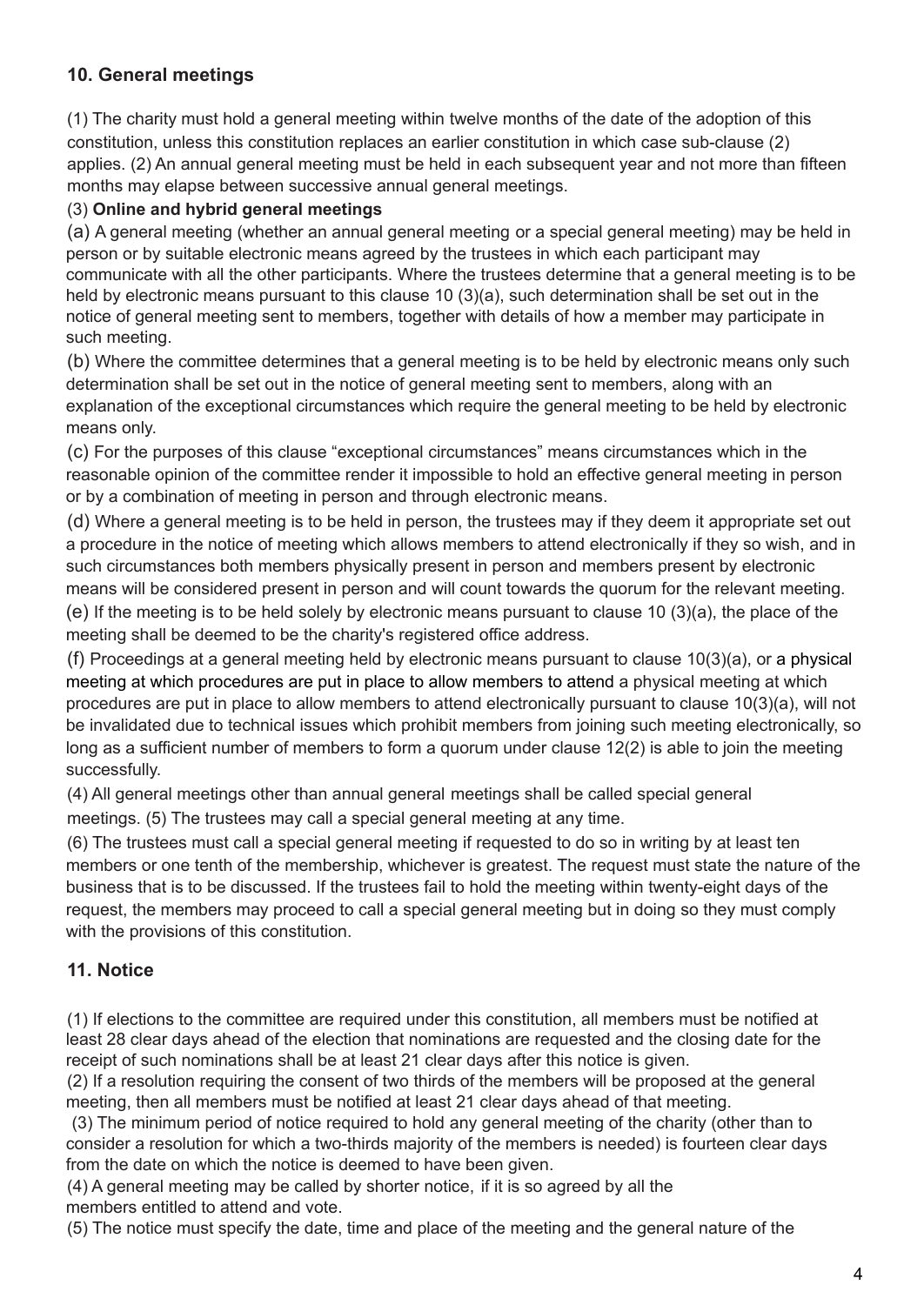business to be transacted. If the meeting is to be an annual general meeting, the notice must say so.

(6) The notice must be given to all the members and to the trustees.

# **12. Quorum**

(1) No business shall be transacted at any general meeting unless a quorum is present.

(2) A quorum is:

(a) 5 members entitled to vote upon the business to be conducted at the

meeting; (b) 20% of the total membership at the time, whichever is the greater.

(3) If:

(a) a quorum is not present within half an hour from the time appointed for the meeting; or (b) during a meeting a quorum ceases to be present the meeting shall be adjourned to such time and place as the trustees shall determine.

(4) The trustees must re-convene the meeting and must give at least seven clear days' notice of the re-convened meeting stating the date, time and place of the meeting.

(5) If no quorum is present at the re-convened meeting within fifteen minutes of the time specified for the start of the meeting the members present at that time shall constitute the quorum for that meeting.

# **13**. **Chair**

(1) General meetings shall be chaired by the person who has been elected as Chair.

(2)If there is no such person or he or she is not present within fifteen minutes of the time appointed for the meeting a trustee nominated by the trustees shall administer the meeting.

(3)If there is only one trustee present and willing to act, he or she shall chair the meeting.

(4)If no trustee is present and willing to chair the meeting within fifteen minutes after the time appointed for holding it, the members present and entitled to vote must choose one of their number to chair the meeting.

## **14. Adjournments**

(1) The members present at a meeting may resolve that the meeting be adjourned.

(2) The person who is chairing the meeting must decide the date, time and place at which the meeting is to be re-convened unless those details are specified in the resolution.

(3) No business shall be conducted at an adjourned meeting unless it could properly have been conducted at the meeting had the adjournment not taken place.

(4) If a meeting is adjourned by a resolution of the members for more than seven days, at least seven clear days' notice shall be given of the re-convened meeting stating the date, time and place of the meeting.

# **15**. **Votes**

(1) Each member shall have one vote but if there is an equality of votes the person who is chairing the meeting shall have a casting vote in addition to any other vote he or she may have.

(2) Voting

(a)A member may appoint a proxy to attend a general meeting and vote on his or her behalf in accordance with clause 15(3).

(b) electronic balloting:

Where a meeting is to be held by electronic means, or where procedures are put in place to allow members to join a physical meeting by electronic means, the trustees may put in place an electronic balloting mechanism to allow members present at the meeting by electronic means to vote as if they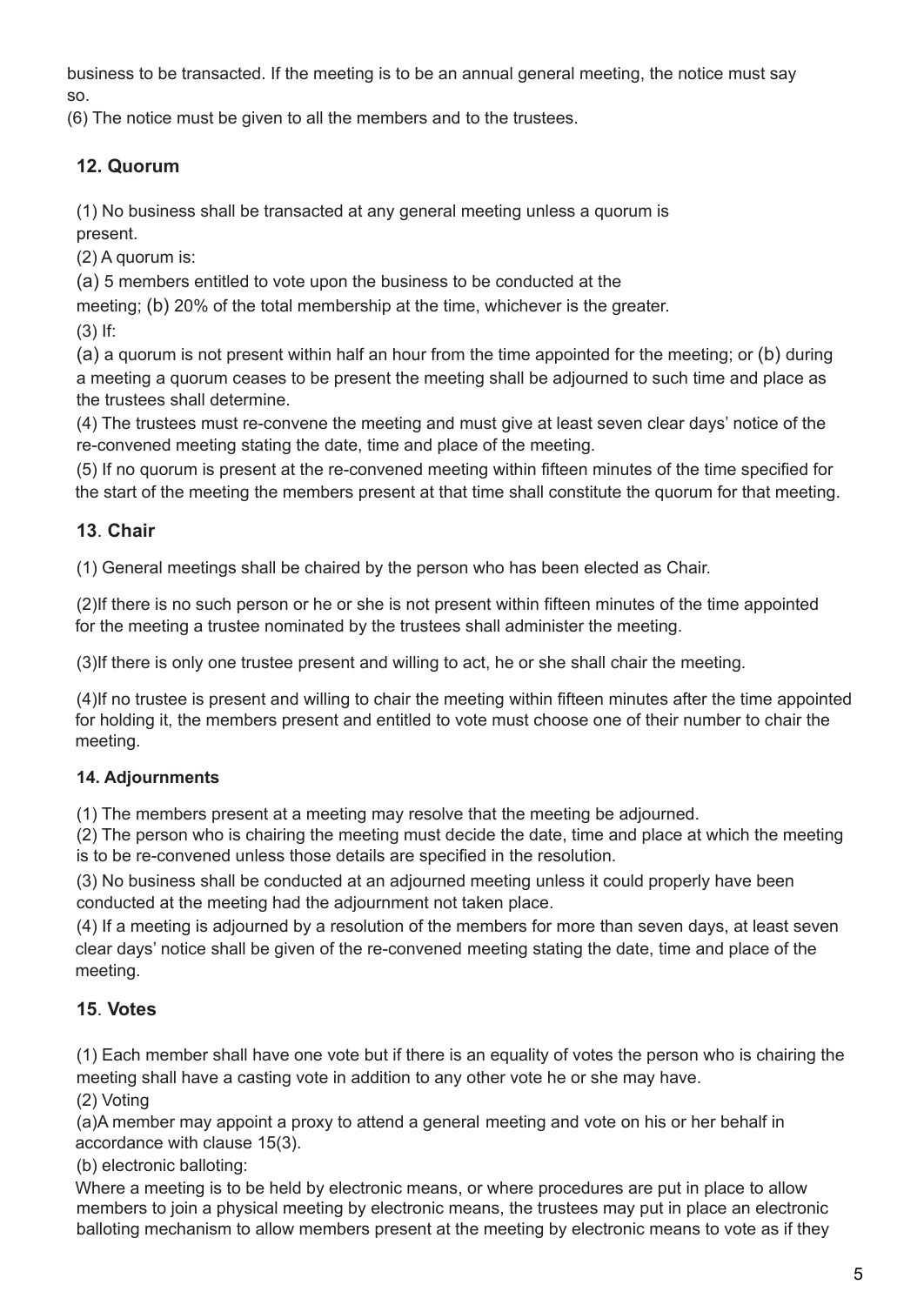were present in person. Where such a voting mechanism is to be used for a meeting, the notice of meeting will set this out.

#### (3) **Proxies**

Proxies may only be validly appointed by notice in writing (a Proxy Notice)

which: (a) states the name and address of the member appointing the proxy;

(b) identifies the person appointed to be that member's proxy and the general meeting in relation to which that person is appointed;

(c) is signed by the member appointing the proxy, or is authenticated in such manner as the trustees may determine; and

(d) is delivered to the charity in accordance with clause 15.2.

(4) The trustees may from time to time determine the form in which Proxy Notices should be submitted to the charity in advance of any general meeting.

(5) A resolution in writing signed by each member who would have been entitled to vote upon it had it been proposed at a general meeting shall be effective. It may comprise several copies each signed by or on behalf of one or more members.

## . **16**. **Officers and trustees**

(1) The charity and its property shall be managed and administered by a committee comprising the officers and other members elected in accordance with this constitution. The officers and other members of the committee shall be the trustees of the charity and in this constitution are together called 'the trustees'.

(2) The charity should have the following officers:

(a) a Chair,

(b) a Deputy chair,

(c) a Minuting Secretary, and

(d) a Treasurer.

(3) Every trustee must be a paid-up member of the charity.

(4) No one may be appointed a trustee if he or she would be disqualified from acting under the provisions of clause 19.

(5) The number of trustees shall be not less than 5 and not more than 15.

(6) Transitional arrangements for election or selection of trustees.

(a) The first trustees of a new u3a (including officers) shall be those persons acting as a steering group at the conclusion of the meeting at which this constitution is adopted. At any time up till the first annual general meeting the existing trustees may co-opt additional trustees up to the maximum number specified in sub-clause 16(5). The first trustees will serve until the first annual general meeting when all will retire but be eligible for nomination and subsequent election.

(b) Upon adoption of this constitution the charity will continue with the terms of membership for those trustees eligible to continue as trustees under the charity's previous constitution with the proviso that all and any transitional arrangements end before the third annual general meeting after this constitution is adopted.

(7) The maximum total period of service of any trustee shall be 9 years in any combination of roles whether or not the periods of service are contiguous.

(8) No-one may hold any specific officer position or be an ordinary (non- officer) trustee for a continuous period in excess of 4 years without an interval of at least 1 year between the periods of service except in extenuating circumstances.

(9) All trustees shall be elected annually but may be re-elected subject to the provisions in sections (7) to (8) of this clause.

(10) A trustee may not appoint anyone to act on his or her behalf at meetings of the trustees.

## **17. Appointment of trustees**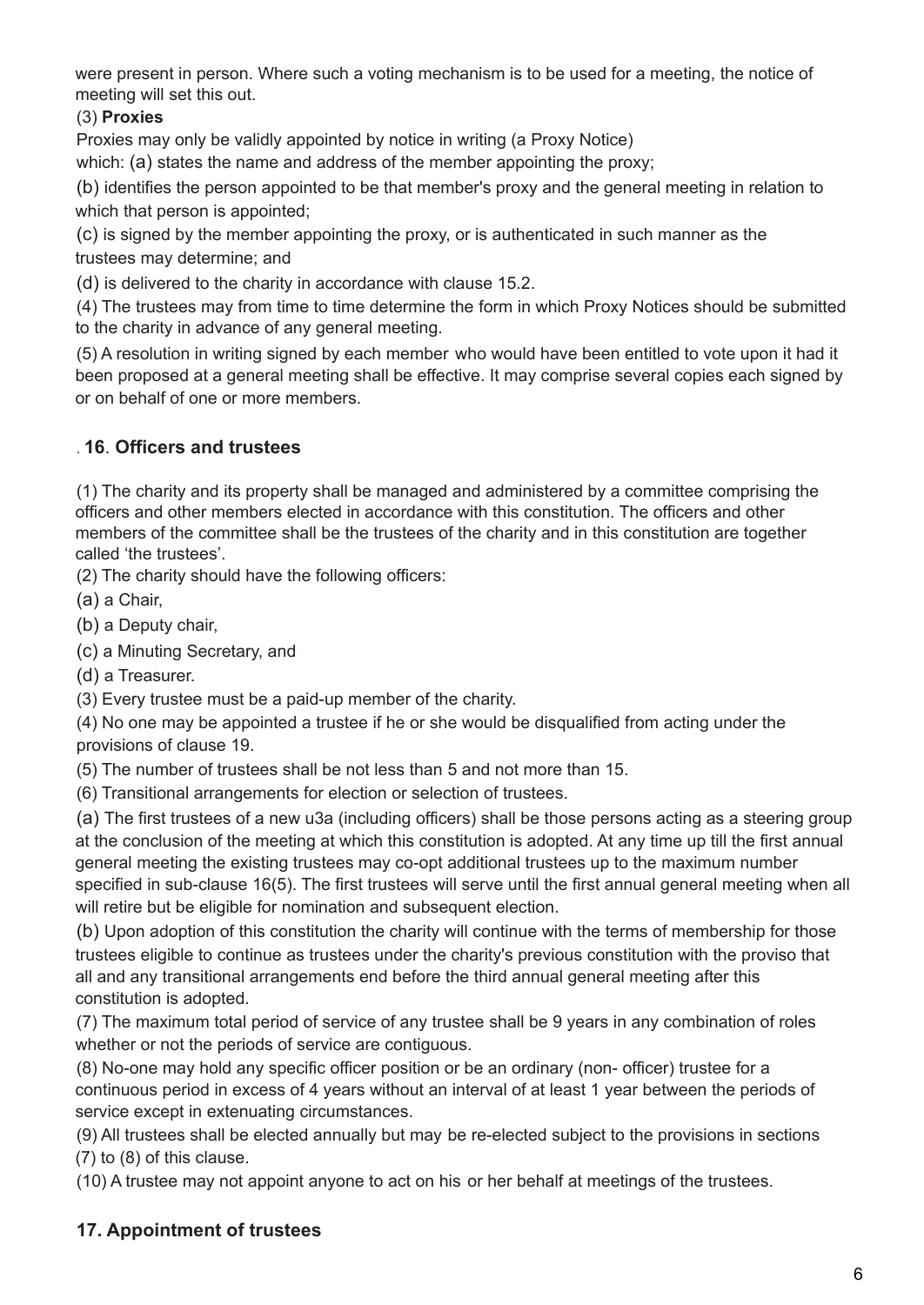(1) The charity at each annual general meeting shall elect up to 12 trustees (including officers).

(2) The elected trustees may, at any time, co-opt up to 3 trustees until the next annual general meeting and may reappoint such co-opted trustees for one additional period which may not extend beyond the following annual general meeting or be excluded by clauses 16(7) to 16(8) whichever is the sooner. (3) The officers will normally be elected directly by the annual general meeting.

(4) No-one may be elected a trustee or an officer at any annual general meeting unless prior to the meeting the charity is given a notice that:

(a) is signed by a member proposing a candidate for a specified role who is entitled to vote at the meeting;

(b) is signed by an unconnected member seconding the same candidate for the same specified role who is entitled to vote at the meeting;

(c) is signed by the person who is to be proposed to show his or her willingness to be appointed

(5) In the event of a casual vacancy among elected or co-opted charity trustees, the charity trustees may appoint a person who is willing to act to be a charity trustee. A charity trustee so appointed shall hold office only until the next annual general meeting.

(6)

(a) The appointment of a trustee, whether by the charity in general meeting or by the other trustees, must not cause the number of trustees to exceed the number fixed in accordance with clause 16(5) of this constitution.

(b) The trustees may not appoint a person to be an officer if a person has already been elected or appointed to that office and has not vacated the office.

#### **18. Powers of trustees**

(1) The trustees must manage the business of the charity and have the following powers in order to further the objects (but not for any other purpose):

(a) to raise funds for the charity or for a charity with the same or similar purposes. In doing so, the trustees must not undertake any taxable permanent trading activity and must comply with any relevant statutory regulations;

(b) to buy, take on lease or in exchange, hire or otherwise acquire any property and to maintain and equip it for use;

(c) to sell, lease or otherwise dispose of all or any part of the property belonging to the charity. In exercising this power, the trustees must comply as appropriate with sections 117 - 122 of the Charities Act 2011;

(d) to borrow money and to charge the whole or any part of the property belonging to the charity as security for repayment of the money borrowed. The trustees must comply as appropriate with sections 124 - 126 of the Charities Act 2011, if they intend to mortgage land;

(e) to co-operate with other charities, voluntary bodies and statutory authorities and to exchange information and advice with them and in particular with other u3as, clusters of u3as and The Trust;

(f) to establish or support any charitable trusts, associations or institutions formed for any of the charitable purposes included in the object; (g) to acquire, merge with or enter into any partnership or joint venture arrangement with any other charity formed for any of the objects or with any other u3a;

(h) to set aside income as a reserve against future expenditure but only in accordance with a written policy about reserves;

(i) to obtain and pay for such goods and services as are necessary for carrying out the work of the charity;

(j) to open and operate such bank and other accounts as the trustees consider necessary;

(k) to do all such other lawful things as are necessary for the achievement of the objects.

(2) No alteration of this constitution or any special resolution shall have retrospective effect to invalidate any prior act of the trustees.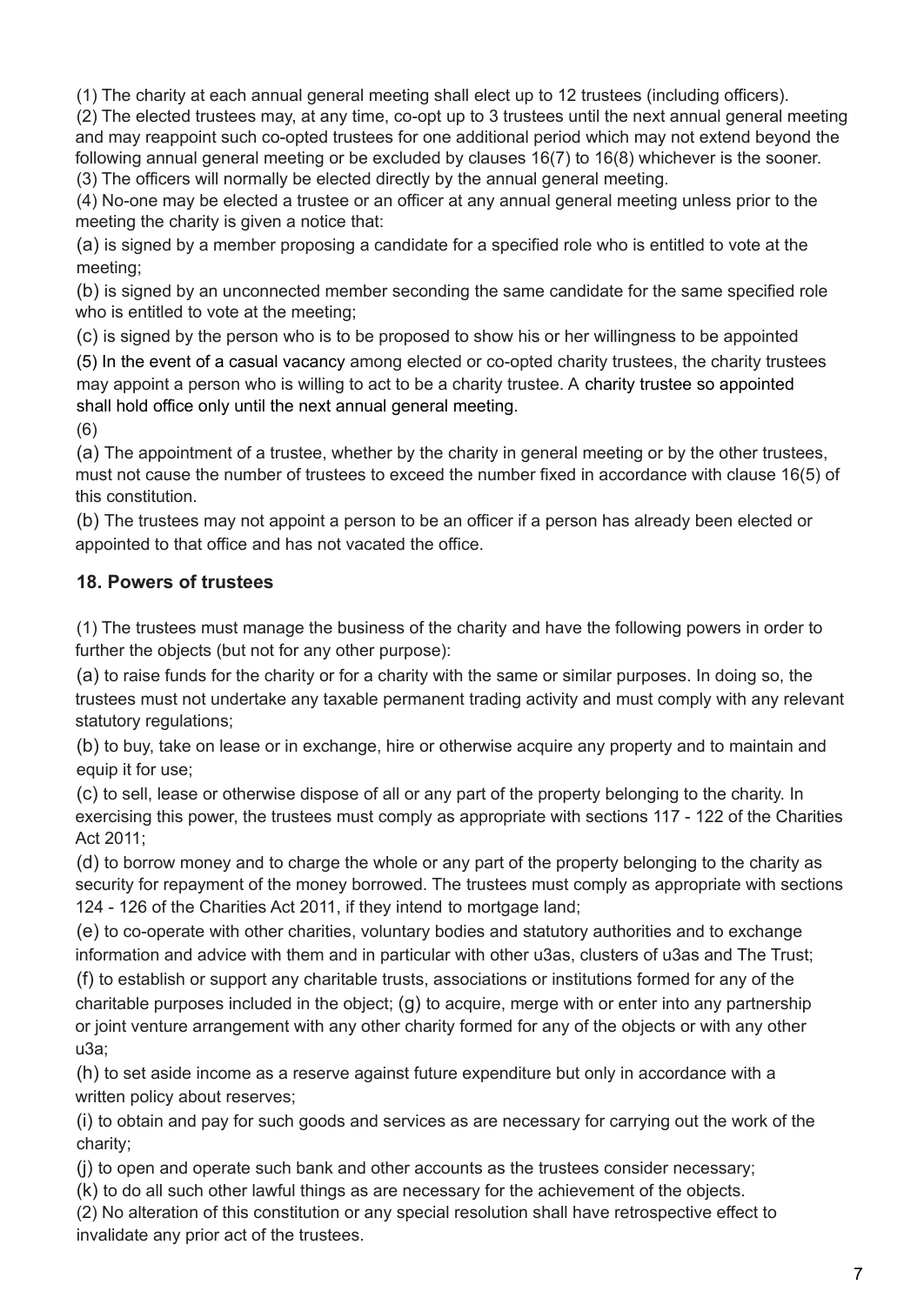(3) Any properly constituted meeting of trustees at which a quorum is present at the time the relevant decision is made may exercise all the powers exercisable by the trustees.

#### **19. Disqualification and removal of trustees**

A trustee shall cease to hold office if he or she:

(1) is disqualified from acting as a trustee by virtue of sections 178 and 179 of the Charities Act 2011 (or any statutory re-enactment or modification of that provision);

(2) ceases to be a member of the charity;

(3) in the written opinion, given to the charity, of a registered medical practitioner treating that person, has become physically or mentally incapable of acting as a trustee and may remain so for more than three months;

(4) resigns as a trustee by notice to the charity (but only if at least two trustees will remain in office when the notice of resignation is to take effect); or

(5) is absent without the permission of the trustees from all their meetings held within a period of six consecutive months and the trustees resolve that his or her office be vacated.

#### 20. **Proceedings of trustees**

(1) The trustees may regulate their proceedings as they think fit, subject to the provisions of this constitution.

(2) Online trustees' meetings

A trustees' meeting or a meeting of a committee of the trustees may be held in person or by suitable electronic means agreed by the trustees or the members of the committee (as the case may be) in which each participant may communicate with all the other participants.

(3) Any trustee may call a meeting of the trustees provided reasonable notice is given.

(4) The secretary must call a meeting of the trustees if requested to do so by a trustee.

(5) Questions arising at a meeting must be decided by a majority of votes.

(6) In the case of an equality of votes, the person who chairs the meeting shall have a second or casting vote.

(7) No decision may be made by a meeting of the trustees unless a quorum is present at the time the decision is purported to be made.

(8) The quorum shall be two or the number nearest to two-thirds of the total number of trustees,

whichever is the greater or such larger number as may be decided from time to time by the trustees. (9) A trustee shall not be counted in the quorum present when any decision is made about a matter

upon which that trustee is not entitled to vote.

(10) If the number of trustees is less than the number fixed as the quorum, the continuing trustees 12or trustee may act only for the purpose of filling vacancies or of calling a general meeting.

(11) The person elected as the Chair shall chair meetings of the trustees.

(12) If the Chair is unwilling to preside or is not present within ten minutes after the time appointed for the meeting, the trustees present may appoint one of their number to chair that meeting.

(13) The person appointed to chair meetings of the trustees shall have no functions or powers except those conferred by this constitution or delegated to him or her in writing by the trustees.

(14) A resolution in writing signed by all the trustees entitled to receive notice of a meeting of trustees or of a committee of trustees and to vote upon the resolution shall be as valid and effectual as if it had been passed at a meeting of the trustees or (as the case may be) a committee of trustees duly convened and held.

(15) The resolution in writing may comprise several documents containing the text of the resolution in like form each signed by one or more trustees.

## **21**. **Conflicts of interests and conflicts of loyalties**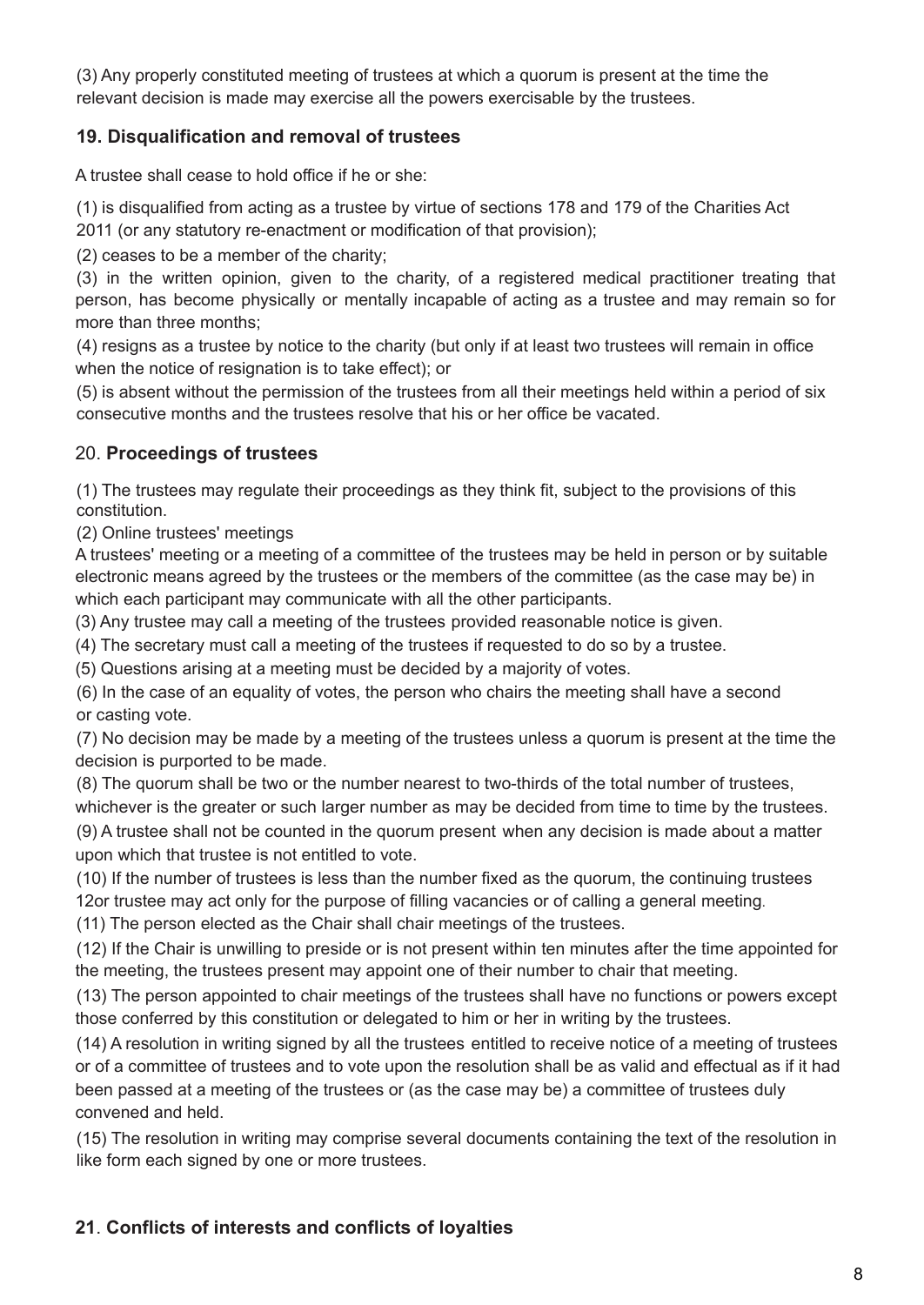A charity trustee must:

(1) declare the nature and extent of any interest, direct or indirect, which he or she has in a proposed transaction or arrangement with the charity or in any transaction or arrangement entered into by the charity which has not been previously declared;

and

(2) absent himself or herself from any discussions of the charity trustees in which it is possible that a conflict will arise between his or her duty to act solely in the interests of the charity and any personal interest (including but not limited to any personal financial interest). Any charity trustee absenting himself or herself from any discussions in accordance with this clause must not vote or be counted as part of the quorum in any decision of the charity trustees on the matter.

# **22. Saving provisions**

(1) Subject to sub-clause (2) of this clause, all decisions of the charity trustees, or of a committee of the charity trustees, shall be valid notwithstanding the participation in any vote of a charity trustee: (a) who is disqualified from holding office;

(b) who had previously retired or who had been obliged by this constitution to vacate office;

(c) who was not entitled to vote on the matter, whether by reason of a conflict of interests or otherwise; if, without the vote of that charity trustee and that charity trustee being counted in the quorum, the decision has been made by a majority of the charity trustees at a quorate meeting.

(2) Sub-clause (1) of this clause does not permit a charity trustee to keep any benefit that may be conferred upon him or her by a resolution of the charity trustees or of a committee of charity trustees if, but for sub- clause (1), the resolution would have been void, or if the charity trustee has not complied with clause 21 (Conflicts of interests and conflicts of loyalties).

# **23. Delegation**

(1) The trustees may delegate any of their powers or functions to a committee of two or more trustees but the terms of any such delegation must be recorded in the minute book. Such a committee may have additional members who are not also trustees.

(2) The trustees may impose conditions when delegating, including the conditions that:

(a) the relevant powers are to be exercised exclusively by the committee to whom they delegate;

(b) no expenditure may be incurred on behalf of the charity except in accordance with a budget previously agreed with the trustees.

(3) The trustees may revoke or alter a delegation.

(4) All acts and proceedings of any committees must be fully and promptly reported to the trustees.

## **24. Irregularities in proceedings**

(1) Subject to sub-clause (2) of this clause, all acts done by a meeting of trustees, or of a committee of trustees, shall be valid notwithstanding the participation in any vote of a trustee:

(a) who was disqualified from holding office;

(b) who had previously retired or who had been obliged by the constitution to vacate office;

(c) who was not entitled to vote on the matter, whether by reason of a conflict of interests or otherwise; if, without:

(d) the vote of that trustee; and

(e) that trustee being counted in the quorum, the decision has been made by a majority of the trustees at a quorate meeting.

(2) Sub-clause (1) of this clause does not permit a trustee to keep any benefit that may be conferred upon him or her by a resolution of the trustees or of a committee of trustees if the resolution would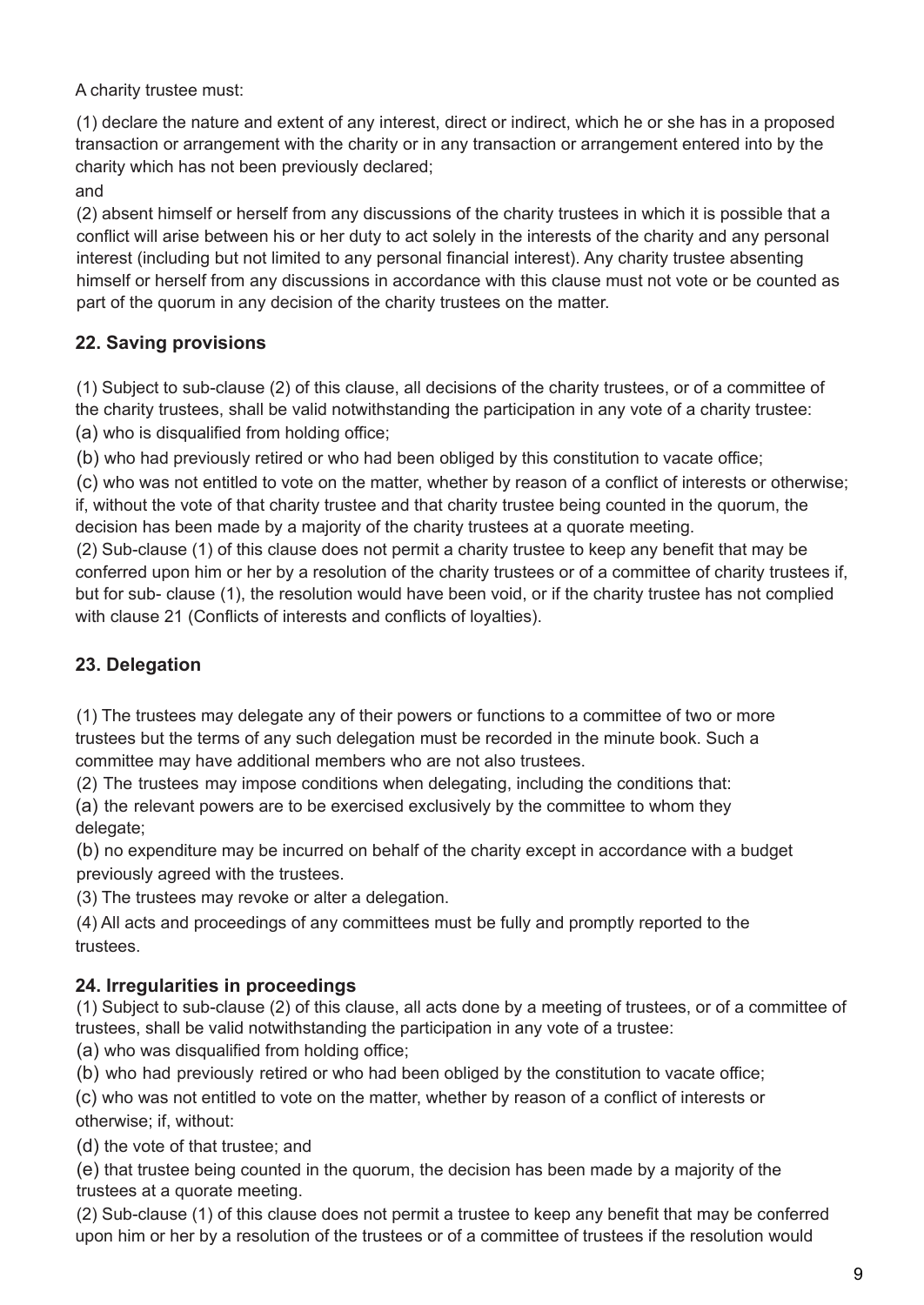otherwise have been void.

(3) No resolution or act of

(a) the trustees or

(b) any committee of the trustees or

(c) the charity in general meeting shall be invalidated by reason of the failure to give notice to any trustee or member or by reason of any procedural defect in the meeting unless it is shown that the failure or defect has materially prejudiced a member or the beneficiaries of the charity.

#### **25. Minutes**

The trustees must keep minutes of all:

(1) appointments of officers and other trustees made by the trustees;

(2) proceedings at meetings of the charity; (3) meetings of the trustees and committees of trustees including:

(a) the names of the trustees present at the meeting;

(b) the decisions made at the meetings; and

(c) where appropriate the reasons for the decisions.

#### **26. Accounts, Annual Report, Annual Return**

(1) The trustees must comply with their obligations under the Charities Act 2011 with regard to:

(a) the keeping of accounting records for the charity;

(b) the preparation of annual statements of account for the charity;

(c) the transmission of the statements of account to the Commission;

(d) the preparation of an Annual Report and its transmission to the Commission;

(e) the preparation of an Annual Return and its transmission to the Commission.

(2) The charity must supply to The Trust such information about its membership as The Trust may require for the purposes of the charity being a member of The Trust.

#### **27. Registered particulars**

The trustees must notify the Commission promptly of any changes to the charity's entry on the Central Register of Charities.

#### 28. **Property**

(1) The trustees must ensure the title to:

(a) all land held by or in trust for the charity that is not vested in the Official Custodian of Charities; and

(b) all investments held by or on behalf of the charity, are vested either in a corporation entitled to act as custodian trustee or in not less than three individuals appointed by the trustees of the charity as holding trustees.

(2) The terms of the appointment of any holding trustees must provide that they may act only in accordance with lawful directions of the trustees and that if they do so they will not be liable for the acts and defaults of the trustees or of the members of the charity.

(3) The trustees may remove the holding trustees at any time.

#### **29. Repair and insurance**

The trustees must keep in repair and insure to their full value against fire and other usual risks all the buildings of the charity (except those buildings that are required to be kept in repair and insured by a tenant). They must also insure suitably in respect of public liability and employer's liability.

#### **30**. **Notices**

(1) Any notice required by this constitution to be given to or by any person must be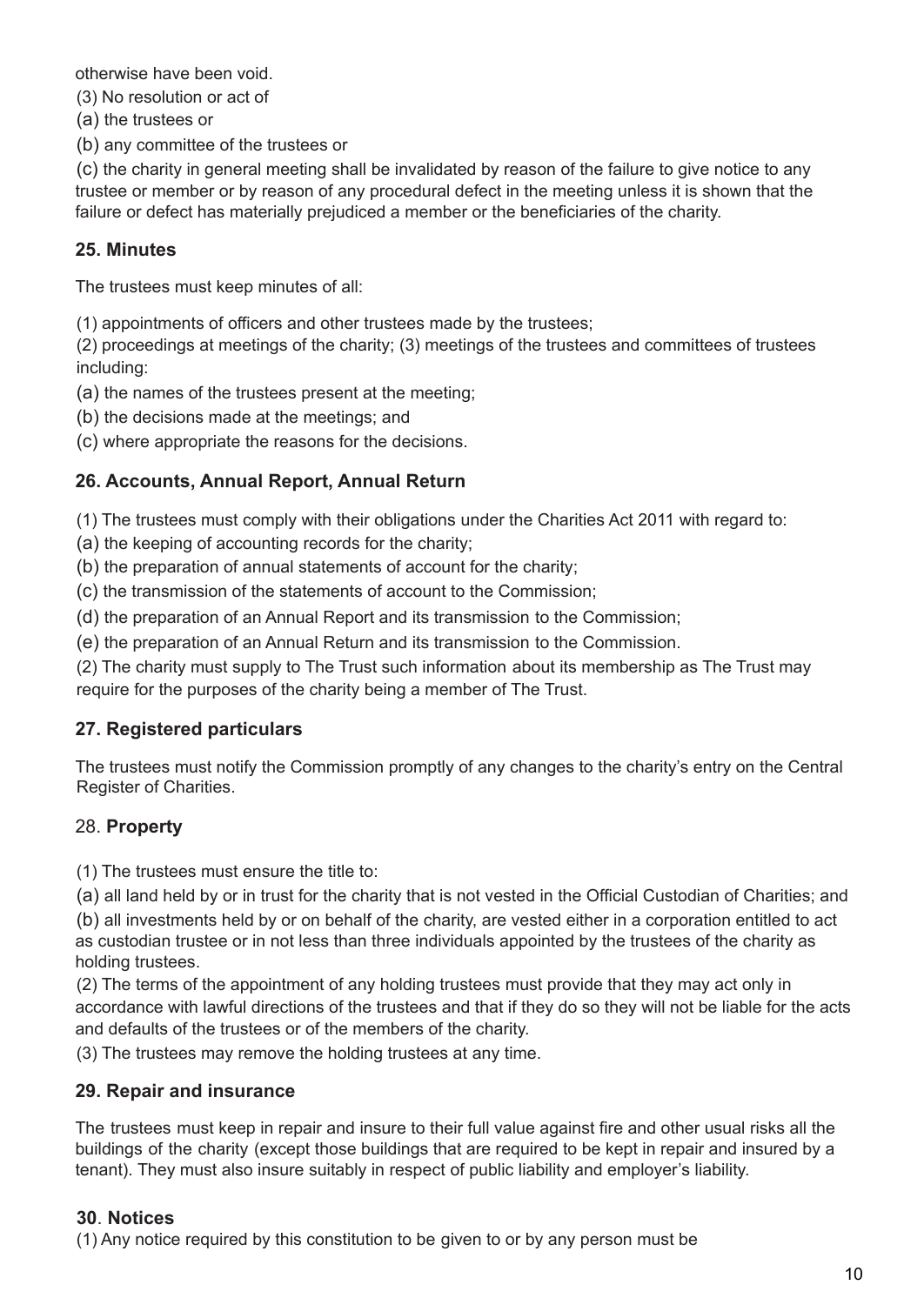(a) in writing; or

(b) given using electronic communications.

(2) The charity may give any notice to a member either:

(a) personally or

(b) by sending it by post in a prepaid envelope addressed to the member at his or her address or

(c) by leaving it at the address of the member or

(d) by giving it using electronic communications to the member's address.

(3) A member who does not register an address with the charity or who registers only a postal address that is not within the United Kingdom, the Isle of Man or the Channel Islands shall not be entitled to receive any notice from the charity.

(4) A member present in person at any meeting of the charity shall be deemed to have received notice of the meeting and of the purposes for which it was called.

(5)

(a) Proof that an envelope containing a notice was properly addressed, prepaid and posted shall be conclusive evidence that the notice was given.

(b) Proof that a notice contained in an electronic communication was sent in accordance with guidance issued by the Institute of Chartered Secretaries and Administrators shall be conclusive evidence that the notice was given.

(c) A notice shall be deemed to be given 48 hours after the envelope containing it was posted or, in the case of an electronic communication, 48 hours after it was sent.

## **31**. **Rules**

(1) The trustees may from time to time make rules or bye-laws for the conduct of their business.

(2) The bye-laws may regulate the following matters but are not restricted to them:

(a) the admission of members of the charity and the rights and privileges of such members, and the entrance fees, subscriptions and other fees or payments to be made by members;

(b) the conduct of members of the charity in relation to one another, and to the charity's employees and volunteers;

(c) the setting aside of the whole or any part or parts of the charity's premises at any particular time or times or for any particular purpose or purposes;

(d) the procedure at general meeting and meetings of the trustees in so far as such procedure is not regulated by this constitution;

(e) the keeping and authenticating of records. (If regulations made under this clause permit records of the charity to be kept in electronic form and requires a trustee to sign the record, the regulations must specify a method of recording the signature that enables it to be properly authenticated.)

(f) generally, all such matters as are commonly the subject matter of the rules of an unincorporated association.

(3) The charity in general meeting has the power to alter, add to or repeal the rules or bye-laws.

(4) The trustees must adopt such means as they think sufficient to bring the rules and bye-laws to the notice of members of the charity.

(5) The rules or bye-laws shall be binding on all members of the charity. No rule or bye-law shall be inconsistent with, or shall affect or repeal anything contained in, this constitution.

## **32. Disputes**

If a dispute arises between members of the charity about the validity or propriety of anything done by the members under this constitution, and the dispute cannot be resolved by agreement, the parties to the dispute must first try in good faith to settle the dispute by mediation before resorting to litigation.

## **33. Interpretation**